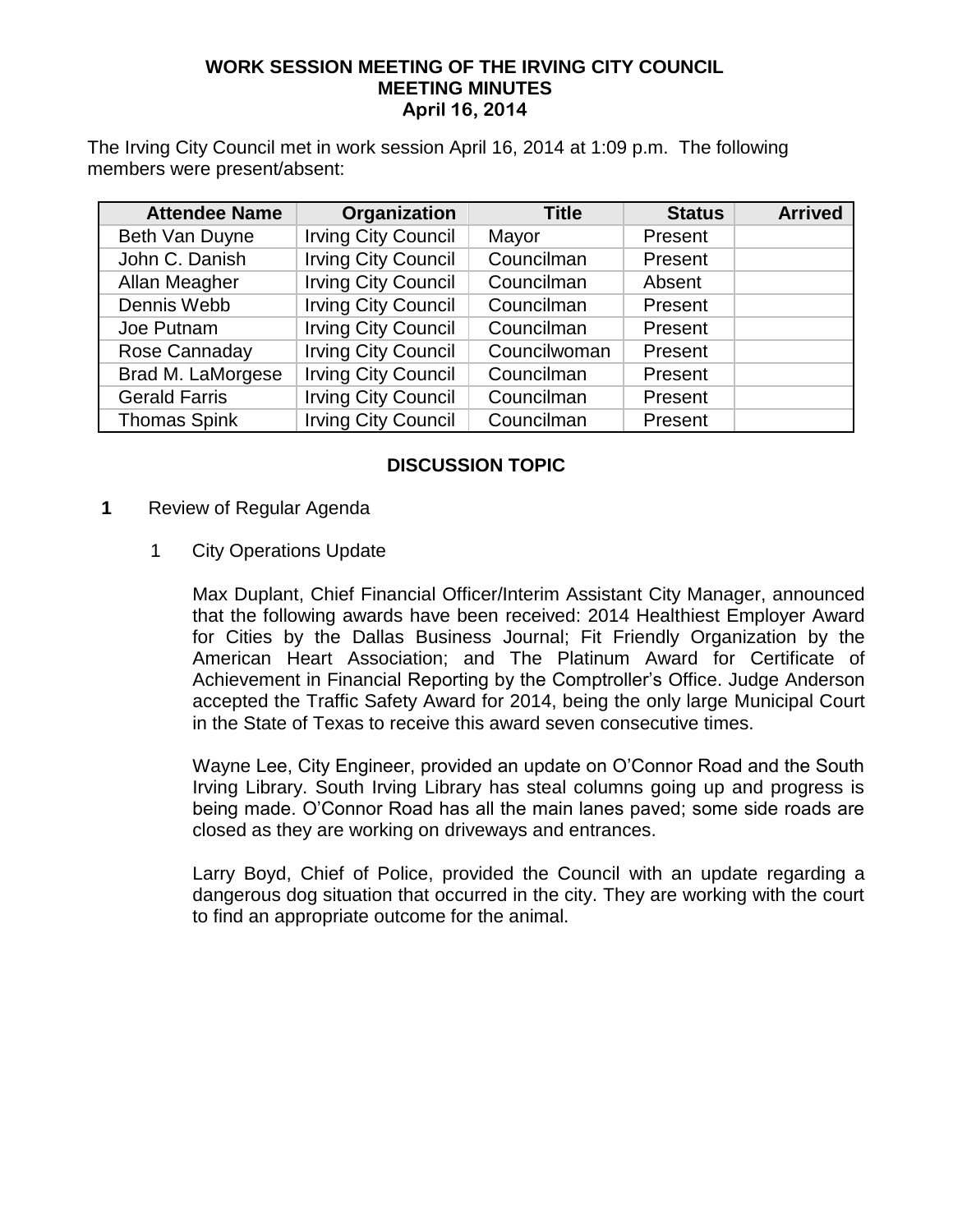# CONSENT AGENDA

8 Resolution -- Awarding a Contract to Gilbert May, Inc., DBA Phillips/May Corporation, in the Amount of \$526,333.00 for the Northgate Drive Gateway Project

Gene Moulden, Senior Landscape Architect, spoke about the proposed construction of two entry gate monuments at the intersections of Tom Braniff Drive and Carl Road on Northgate Drive. This item was discussed in depth and the council generally agreed that the idea for entry gate monuments are good for Irving, but they should be placed in areas with a high traffic volume and be located throughout the entire city.

16 Ordinance -- Approving a Sales Contract Between the City of Irving and Mike Murray for the Sale of Property Located at 225 S. Jefferson Street in the Amount of \$51,250.00 and Authorizing the Mayor to Execute a Special Warranty Deed Upon Receipt of the Consideration for the Grant, Sale, and Conveyance of the **Property** 

Doug Janeway, Business Affairs Interim Director, noted that items 16, 17, 18, and 19 are all properties that the city is selling. Item 16 is below what the intended sell price was set to be based on upgrades that are going to be necessary to prepare the property for sale. The property was on the books for \$87,500.00 and is being sold for \$51,250.00.

- 17 Ordinance -- Approving a Sales Contract Between the City of Irving and Ahm B. Ullah for the Sale of Property Located at 315 S. Jefferson Street in the Amount of \$137,600.00 and Authorizing the Mayor to Execute a Special Warranty Deed Upon Receipt of the Consideration Stated in Contract for the Grant, Sale, and Conveyance of the Property
- 18 Ordinance -- Approving a Sales Contract Between the City of Irving and Janet Saldana Castorena for the Sale of Property Located at 410 S. Jefferson Street in the Amount of \$97,000.00 and Authorizing the Mayor to Execute a Special Warranty Deed Upon Receipt of the Consideration Stated for the Grant, Sale, and Conveyance of the Property
- 19 Ordinance -- Approving a Sales Contract Between the City of Irving and Solace Construction, LLC for the Sale of Property Located at 1719 Cripple Creek Drive in the Amount of \$61,000.00 and Authorizing the Mayor to Execute a Deed Without Warranty Upon Receipt of the Consideration for the Grant, Sale, and Conveyance of the Property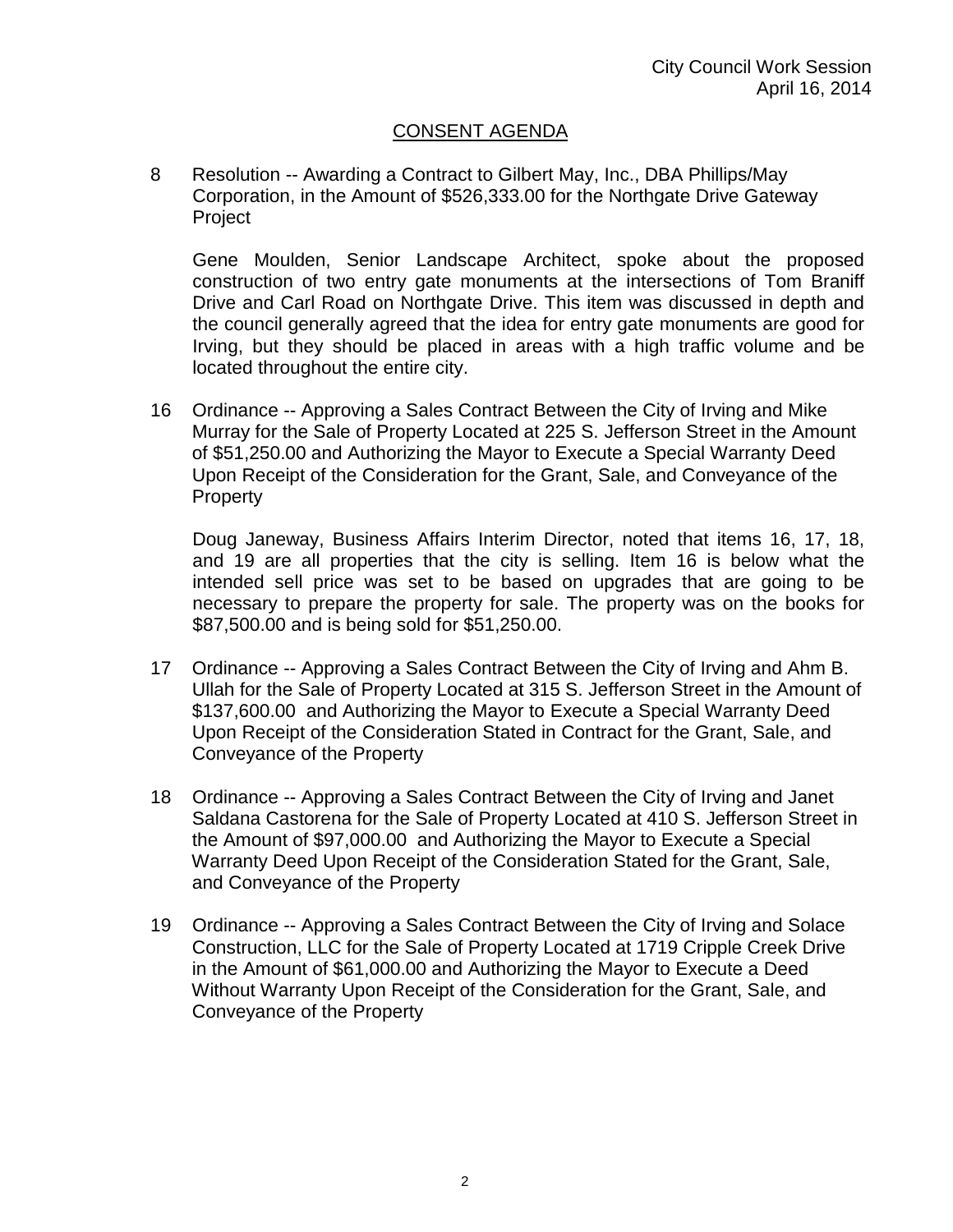## ZONING CASES AND COMPANION ITEMS

21 Ordinance -- Zoning Case #ZC14-0009 - Granting PUD (Planned Unit Development) for S-P-1 (Detailed Site Plan) for R-AB (Restaurant with the Accessory Use of the Sale of Alcoholic Beverages for On-Premises Consumption) Uses - Approximately 3,589 Square Feet Located at 6550 N. MacArthur Boulevard, Suite 100 - Snappy Salads, Applicant - Tuscan Shopping Center, Owner

Kenneth Bloom, Chief Planner, presented the applicant's request, noting staff recommends approval.

22 Ordinance -- Zoning Case #ZC14-0001 - Amending the Comprehensive Plan to Change the Recommended Land Use from Retail to Low Density Residential and Granting S-P-2 (Generalized Site Plan) for R-6 (Single Family) Uses Approximately 20.62 Acres on the North Side of Interstate Highway 635 and the South Side of Ranchview Trail, West of Valley Ranch Parkway - DDC, Inc., Applicant - Prime Ventures Group, LLC, Owner

Kenneth Bloom, Chief Planner, noted that the applicant requested this case be postponed until the May 8, 2014 council meeting.

23 Ordinance -- Zoning Case #ZC14-0003 - Granting S-P-1 (Detailed Site Plan) for C-C (Community Commercial) and Nondepository Financial Institution Uses - Approximately 0.3673 Acres Located at 1432 North Belt Line Road - Wellshire Financial Services, LLC, Applicant - 1432 Beltline LLC, Owner

Kenneth Bloom, Chief Planner, noted the applicant requested this zoning case be withdrawn.

24 Ordinance -- Zoning Case #ZC14-0005 - Amending the Comprehensive Plan to Change the Recommended Land Use from Retail to Low Density Residential and Retail and Granting S-P-2 (Generalized Site Plan) for R-6 (Single Family) and C-N (Neighborhood Commercial) Uses - Approximately 7.8 Acres Located on the West Side of Esters Road, and the East Side of State Highway 161, South of Walnut Hill Lane - JDJR Engineers and Consultants, Applicant - North Star Othel, Ltd., Owner

Kenneth Bloom, Chief Planner, noted that the applicant requested this case be postponed until the May 8, 2014 council meeting.

25 Ordinance -- Zoning Case #ZC14-0010 - Granting S-P-2 (Generalized Site Plan) for R-6 (Single Family) Uses - Approximately 0.23 Acres Located at 1103 Carver Lane - Janet Rubio, Applicant/Owner

Kenneth Bloom, Chief Planner, presented the applicant's request, noting staff recommends approval.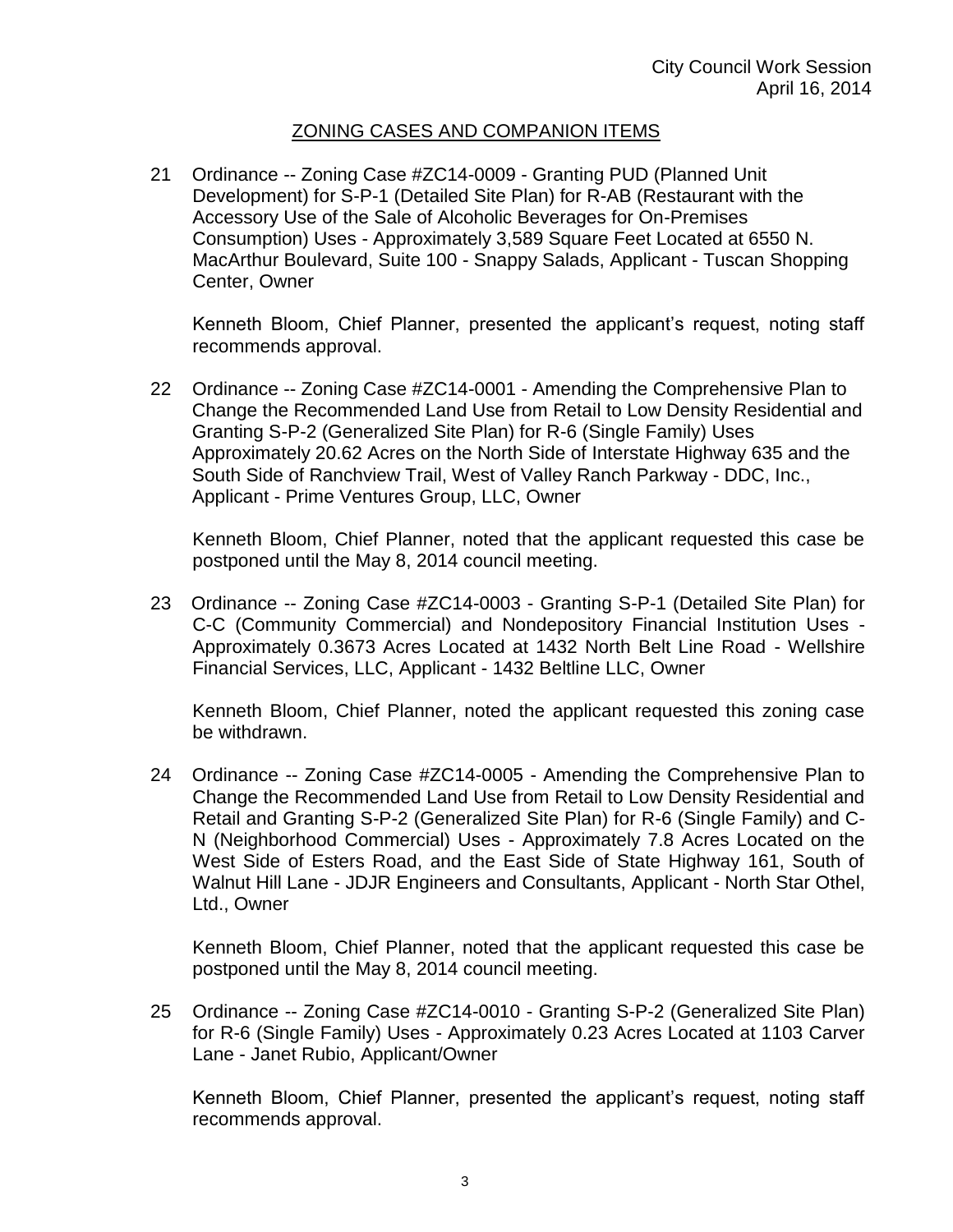Council moved to the first work session item for discussion. After the discussion council moved back to the regular agenda.

**2** Legislative Discussion

Vilma Luna, HillCo Partners, spoke about current trends in legislative issues and political dynamics at the state and federal level. Voter turnout is lower than normal, there are many new representatives and senators in all statewide offices and there are some election results that remain uncertain due to runoffs.

Frank Sturzl, HillCo Partners, followed Ms. Luna and provided input to questions the council posed.

**3** FY 2014-15 Budget Process

Bret Starr, Budget Administrator, presented an overview of the budget process, the budget calendar, and the budget environment for 2014-15.

**4** South Library - Discovery Zone

Amanda Hipp, Senior Librarian, will present this presentation at tomorrow night's council meeting.

**5** Green Advisory Board Bike Initiatives Update

Ramiro Lopez, Assistant City Manager, introduced the Chairman of the Green Advisory Board, who then introduced Ms. Funk.

Francesca Funk, member of the Bike Lane Task Force, a subcommittee of the Green Advisory Board, presented a presentation on the Green Advisory Board Bicycling Initiative Update. A cycle tract is being requested so that members of the community can ride their bikes.

## **EXECUTIVE SESSION**

Council convened into executive session pursuant to Section 551.087 of the Texas Local Government Code at approximately 3:28 p.m.

**6** Deliberation--Proposed Economic Development Incentive Offers Texas Open Meetings Act § 551.087